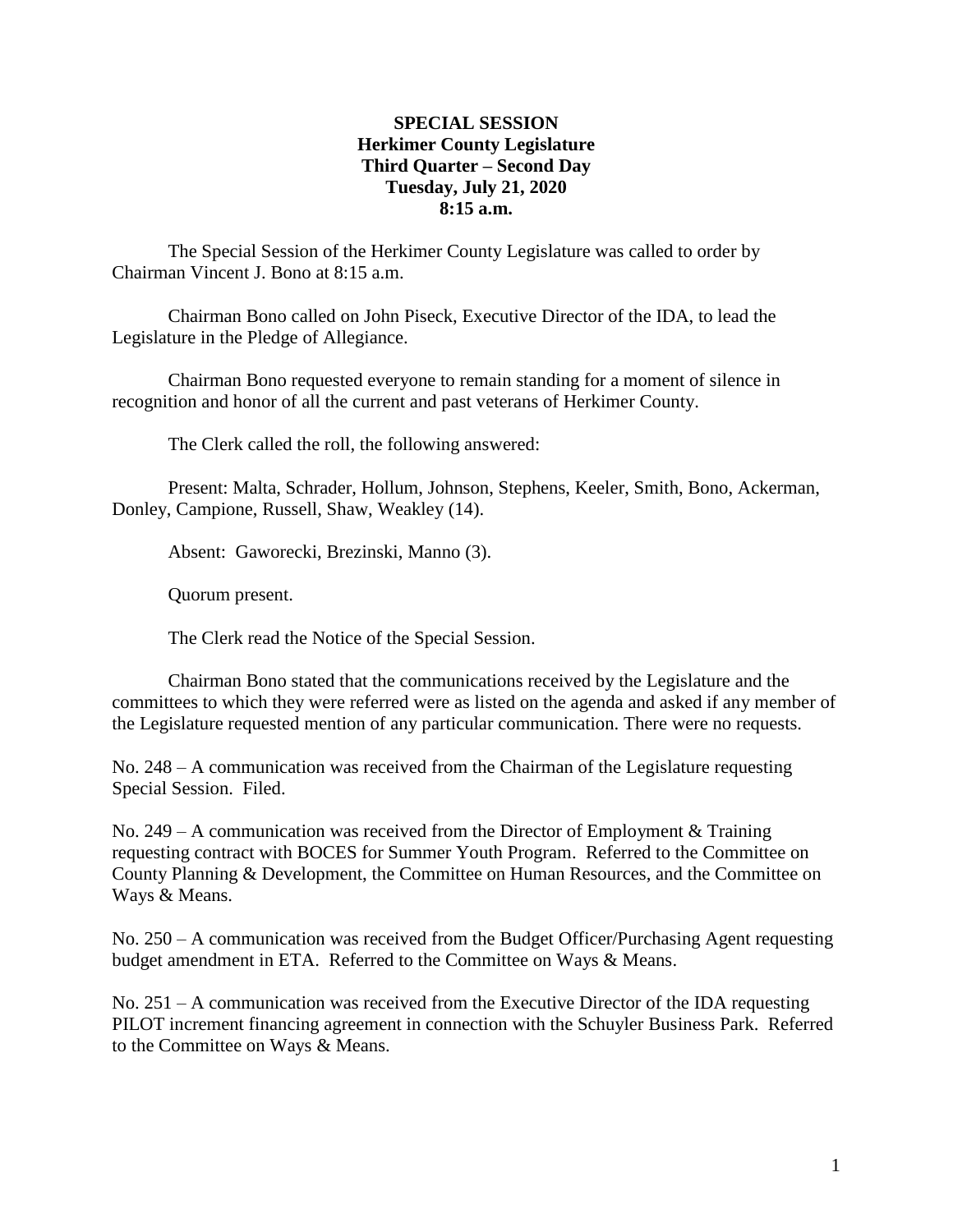No. 252 – A communication was received from the County Administrator requesting PILOT increment financing agreement in connection with the Schuyler Business Park. Referred to the Committee on Ways & Means.

No. 253 – A communication was received from the Budget Officer/Purchasing Agent requesting appropriation of funds in IDA. Referred to the Committee on Ways & Means.

On motion of Mr. Ackerman, seconded by Mr. Malta, Report and Resolution No. 180 sponsored by the Committee on County Planning & Development, the Committee on Human Resources, and the Committee on Ways & Means authorizing an agreement with Herkimer-Fulton-Hamilton-Otsego BOCES for services for a 2020 TANF Summer Youth Employment Academic/Work Experience Program was handed up, was voted on and adopted by voice vote:

For: Ayes (14). Against: None. Absent: Gaworecki, Brezinski, Manno (3).

On motion of Mr. Campione, seconded by Mr. Malta, Report and Resolution No. 181 sponsored by the Committee on Ways & Means amending budget in connection with receipt of TANF Summer Youth funds was handed up, was voted on and adopted by voice vote:

For: Ayes (14). Against: None. Absent: Gaworecki, Brezinski, Manno (3).

On motion of Mr. Ackerman, seconded by Mr. Shaw, Report and Resolution No. 182 sponsored by the Committee on Ways & Means authorizing PILOT increment financing agreement in connection with the Schuyler Business Park was handed up, was voted on and adopted by voice vote:

For: Ayes (14). Against: None. Absent: Gaworecki, Brezinski, Manno (3).

On motion of Mr. Stephens, seconded by Mr. Campione, Report and Resolution No. 183 sponsored by the Committee on Ways & Means appropriating funds in connection with Industrial Development Agency was handed up, was voted on and adopted by roll call vote:

For: Malta, Schrader, Hollum, Johnson, Stephens, Keeler, Smith, Bono, Ackerman, Donley, Campione, Russell, Shaw, Weakley (14).

Against: None. Absent: Gaworecki, Brezinski, Manno (3).

On motion of Mr. Stephens, seconded by Mr. Hollum, this Special Session of the Herkimer County Legislature was adjourned at 8:20 a.m.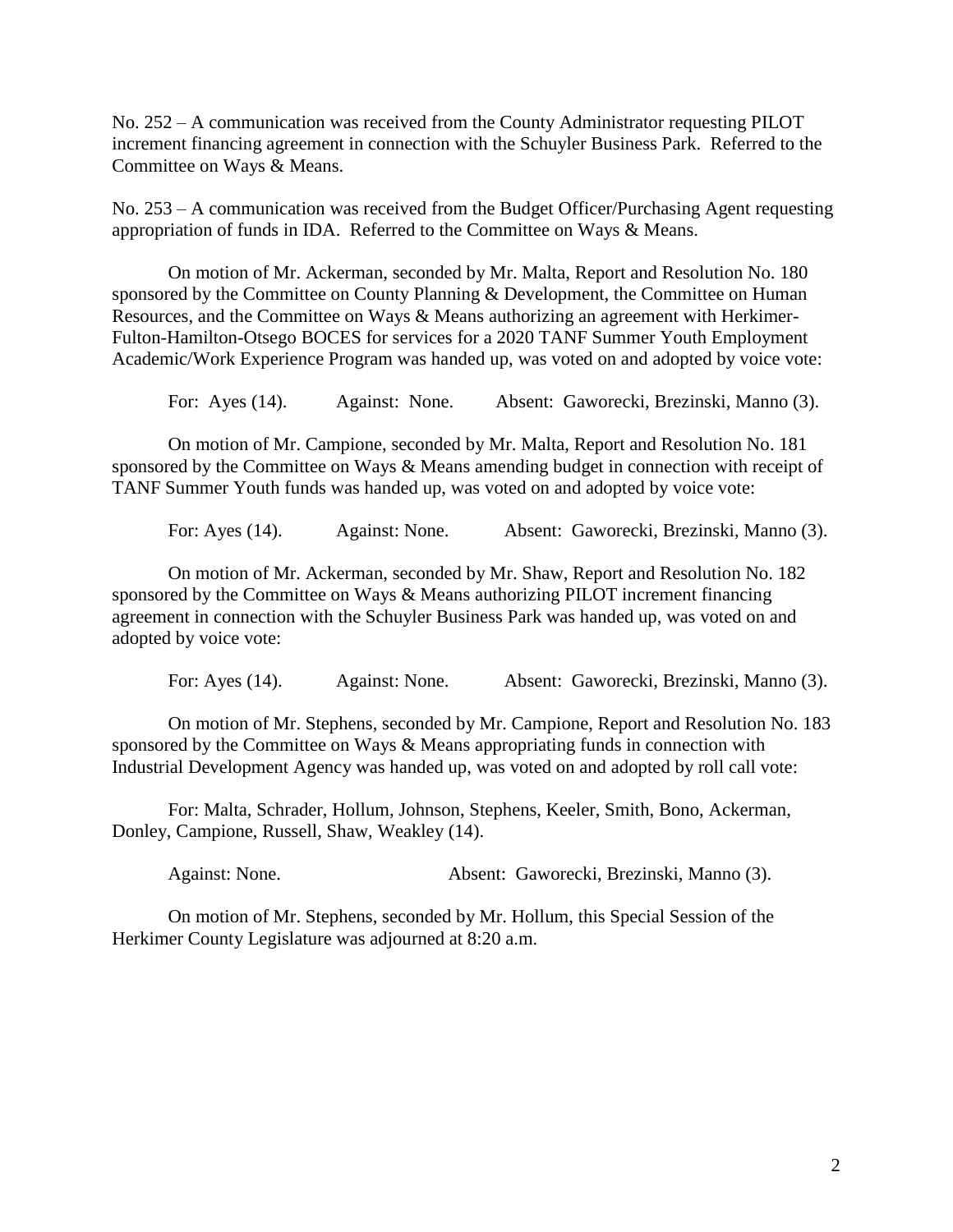

# **REPORT AND RESOLUTION AUTHORIZING AN AGREEMENT WITH HERKIMER-FULTON-HAMILTON-OTSEGO BOCES FOR SERVICES FOR A 2020 TANF SUMMER YOUTH EMPLOYMENT ACADEMIC/WORK EXPERIENCE PROGRAM**

# **Sponsored by: Committee on County Planning and Development Committee on Human Resources Committee on Ways and Means**

WHEREAS, by letter dated July 9, 2020 from Karin Piseck, Director of Employment & Training, your Committees have been advised that in response to an RFP, Herkimer-Fulton-Hamilton-Otsego BOCES, has proposed to provide a Summer Youth Employment and Academic Enrichment Educational/Vocational Work Experience Program to twelve (12) 14 and 15 year old eligible participants enrolled in the 2020 TANF (Temporary Assistance to Needy Families) funded Summer Youth Employment Program; and

WHEREAS, said letter further asks to enter into an agreement with Herkimer County BOCES for the above purpose for the period of July 27, 2020 through August 21, 2020, at a total cost of \$5,100, with said TANF SYEP funds to be provided by the Department of Social Services; now, therefore, be it

RESOLVED, that the Chairman of this Legislature and Director of Employment and Training are hereby authorized to execute an agreement on behalf of the County of Herkimer, with the Herkimer –Fulton-Hamilton-Otsego BOCES to provide services for a Summer Youth Employment and Academic Enrichment Educational/Vocational Work Experience Program to twelve (12) 14 and 15 year old eligible participants enrolled in the 2020 TANF (Temporary Assistance to Needy Families)- funded Summer Youth Employment Program, at a cost of \$5,100, with said agreement to be for the period of July 27, 2020 through August 21, 2020, and with the terms and conditions of said agreement to be subject to the approval of the Herkimer County Attorney; and, be it further

RESOLVED, that certified copies of this Resolution be forwarded to the Herkimer County Treasurer, Auditor, Budget Officer, Director of Employment and Training, and Herkimer-Fulton-Hamilton-Otsego BOCES.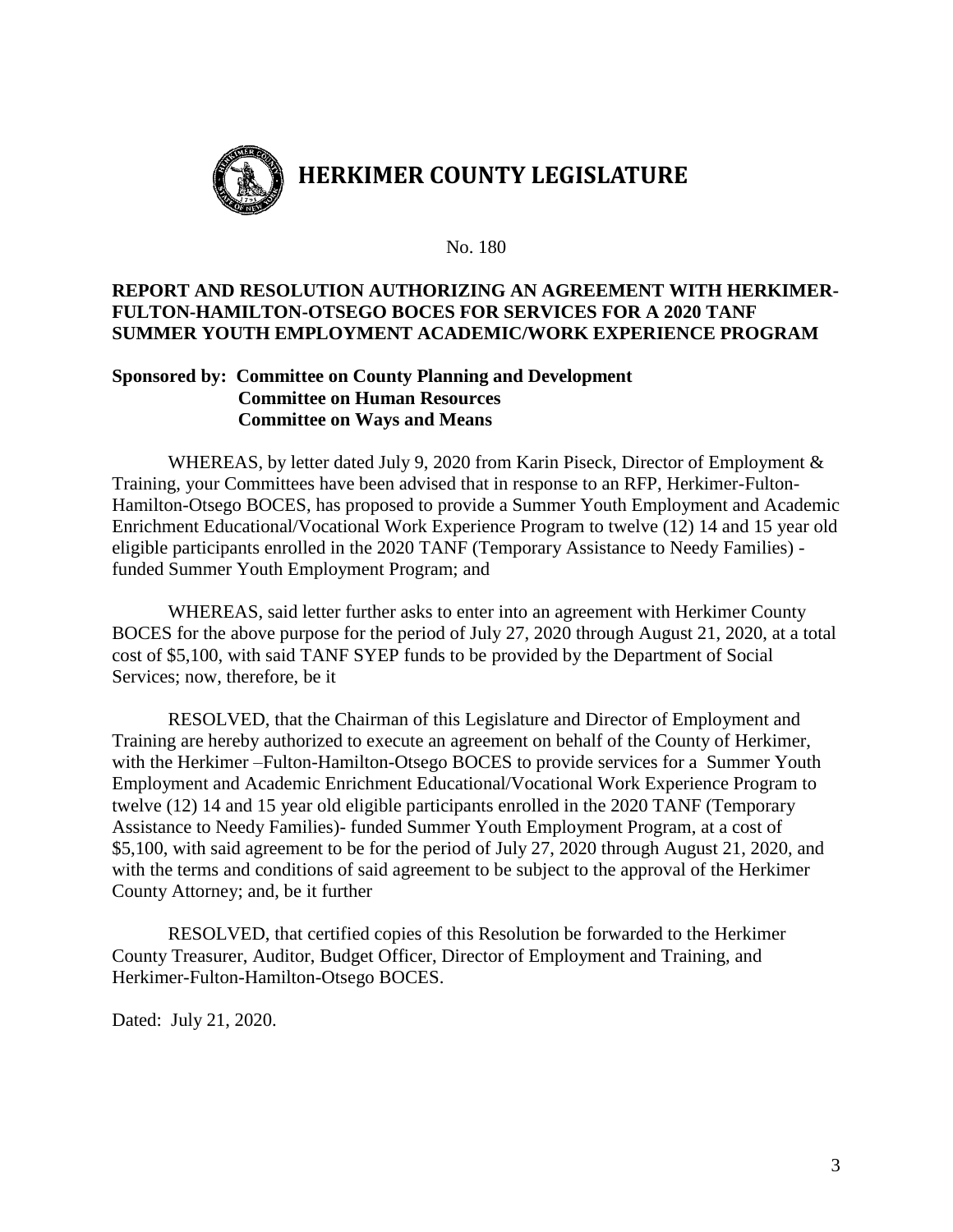

# **REPORT AND RESOLUTION AMENDING BUDGET IN CONNECTION WITH RECEIPT OF TANF SUMMER YOUTH FUNDS**

#### **Sponsored by: Committee on Ways and Means**

WHEREAS, by letter dated July 13, 2020 from the Budget Officer and Purchasing Agent, this Legislature is advised that it is necessary to amend the 2020 Budget to reflect TANF Summer Youth Program funds received from New York State; now, therefore, be it

RESOLVED, that the 2020 Herkimer County Budget is hereby amended as follows:

| <b>REVENUE ACCOUNTS</b><br>CD6291-4795, ET-06-20 |                            | <b>FROM</b><br>\$0 | TO<br>\$158,739 |
|--------------------------------------------------|----------------------------|--------------------|-----------------|
| <b>APPROPRIATION ACCOUNTS</b>                    |                            |                    |                 |
|                                                  |                            | <b>FROM</b>        | <u>TO</u>       |
| CD 6291, ET-06-20, ETA-TANF.10000-001            | <b>Salaries</b>            | \$0                | \$20,000.00     |
| CD 6291, ET-06-20, ETA-TANF.10100-022            | Temp. Emp.                 | \$0                | \$60,000.00     |
| CD 6291, ET-06-20, ETA-TANF.41000-160            | Supplies                   | \$0                | \$47,609.00     |
| CD 6291, ET-06-20, ETA-TANF.41000-205            | Printing                   | \$0                | \$10.00         |
| CD 6291, ET-06-20, ETA-TANF.44000                | <b>Contracted Services</b> | \$0                | \$8,100.00      |
| CD 6291, ET-06-20, ETA-TANF.44000-370            | Copier                     | \$0                | \$200.00        |
| CD 6291, ET-06-20, ETA-TANF.45000                | Fees for Services          | \$0                | \$300.00        |
| CD 6291, ET-06-20, ETA-TANF.46000-714            | Other Misc.                | \$0                | \$12,000        |
| CD 6291, ET-06-20, ETA-TANF.46100-759            | Mileage                    | \$0                | \$500.00        |
| CD 6291, ET-06-20, ETA-TANF.46300                | Postage & Freight          | \$0                | \$500.00        |
| CD 6291, ET-06-20, ETA-TANF.81000                | Retirement                 | \$0                | \$1,600.00      |
| CD 6291, ET-06-20, ETA-TANF.83000                | Social Security            | \$0                | \$4,960.00      |
| CD 6291, ET-06-20, ETA-TANF.83500                | Medicare                   | \$0                | \$1,160.00      |
| CD 6291, ET-06-20, ETA-TANF.84000                | Workman's Comp.            | \$0                | \$1,800.00      |

and, be it further

RESOLVED, that certified copies of this Resolution be forwarded to the Herkimer County Treasurer, Auditor, Budget Officer and Director of Employment & Training.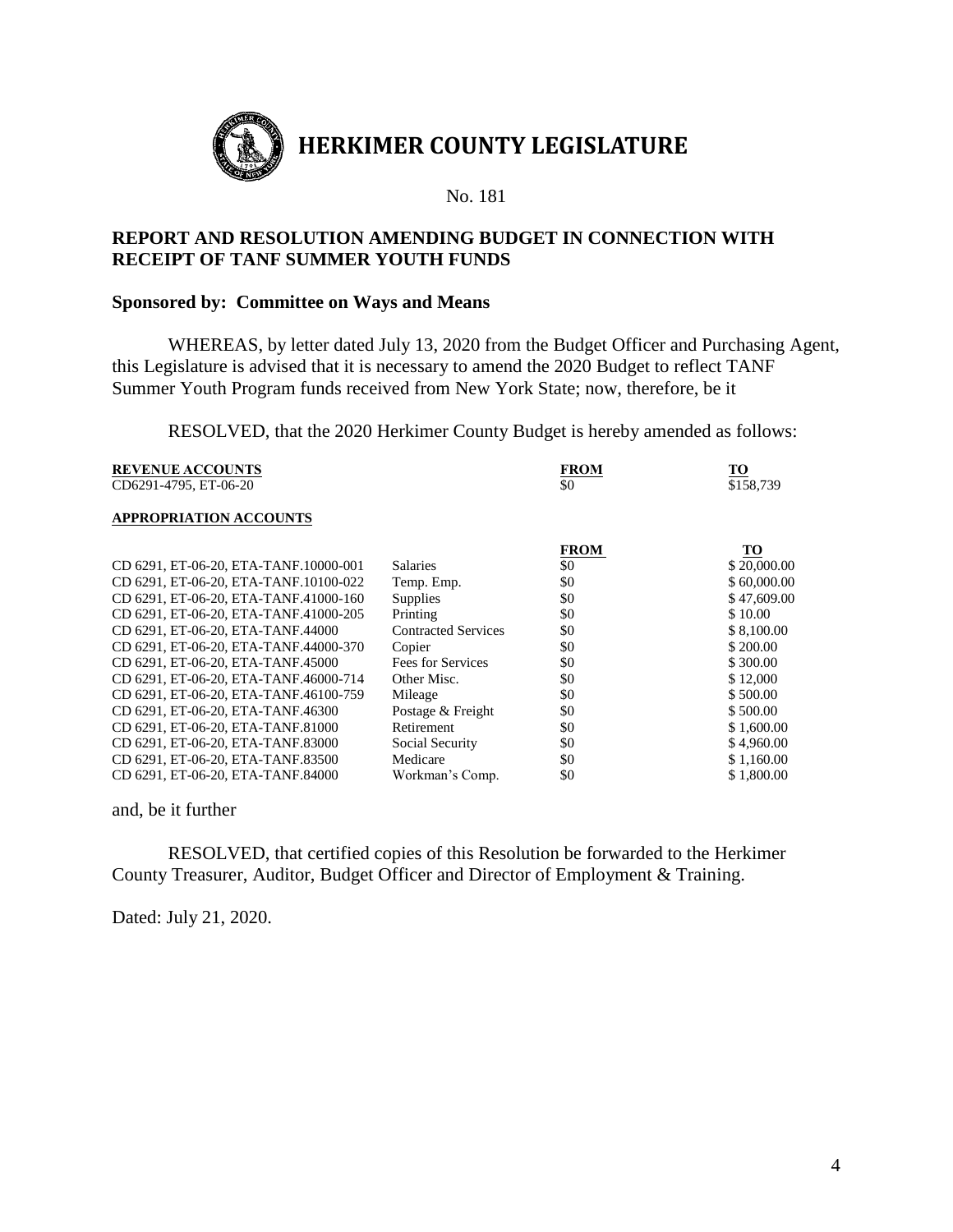

## **REPORT AND RESOLUTION AUTHORIZING PILOT INCREMENT FINANCING AGREEMENT IN CONNECTION WITH THE SCHUYLER BUSINESS PARK**

## **Sponsored by: Committee on Ways and Means**

WHEREAS, by letter dated July 17, 2020 from James W. Wallace, Jr., Herkimer County Administrator, this Legislature is advised of a proposal to fund the development of infrastructure to the Schuyler Business Park in the amount of \$900,000, with that capital investment to be paid back to the County pursuant to a PILOT Increment Financing Agreement between the Herkimer County IDA, the Frankfort-Schuyler School District, the Town of Schuyler and County of Herkimer; and

WHEREAS, a PILOT Increment Financing structure allows for the division of monies which are otherwise payable to a taxing jurisdiction to be paid into a fund to offset development costs rather than the usual pro-rata distribution of PILOT payments to the various taxing entities; and

WHEREAS, it is proposed that as businesses come into the Schuyler Business Park, PILOT revenue would be split so that fifty-percent of PILOT payments would be used to repay the County investment, with the remaining fifty-percent to be distributed to the taxing jurisdictions on a pro-rata basis between the School, Town and County; and

WHEREAS, a PILOT Increment Financing Agreement would have to be approved by all of the taxing jurisdictions in order for it to take effect; now, therefore, be it

RESOLVED, that the Chairman of this Legislature is hereby authorized to execute a PILOT Increment Financing Agreement, as above described, with the terms and conditions of the agreement subject to the approval of the County Attorney; and, be it further

RESOLVED, that certified copies of this Resolution be forwarded to the Herkimer County Treasurer, Auditor, Budget Officer, and the Herkimer County IDA.